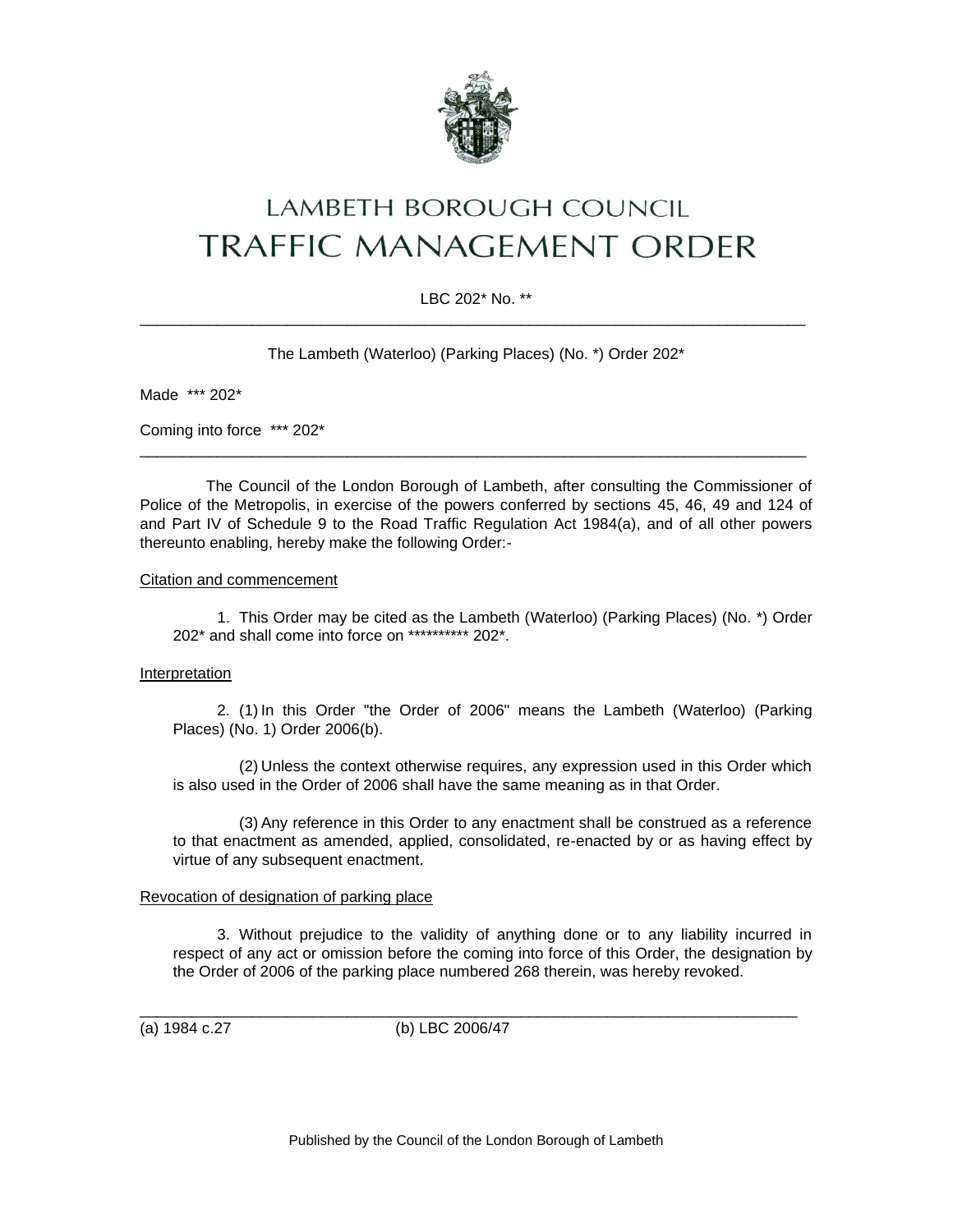### Designation of parking places and application of the Order of 2006 thereto

4. (1) Each area on a highway comprising the length of carriageway of a street specified in column 2 of the Schedule to this Order and bounded on one side of that length by the edge of the carriageway and on the other sides by a white line marking is designated as a parking place.

(2) The reference in this Article to a white line marking shall be construed as a reference to the white line marking (either broken or continuous) provided for in Schedule 7 to the Traffic Signs Regulations and General Directions 2016(a) or, if applicable, authorised by the Secretary of State by virtue of section 64 of the Road Traffic Regulation Act 1984.

(3) The provisions of the Order of 2006 (other than Articles 3, 15 and 62) shall apply to the areas designated as parking places by this Order as if in those provisions any reference to a parking place included a reference an area designated as a parking place by this Order and as if any reference to Schedule 13 to the Order of 2006 included a reference to the Schedule to this Order.

Placing of traffic signs, etc.

- 5. The Council shall:-
	- (a) place and maintain traffic signs indicating the limits of each parking place referred to in the Schedule to this Order;
	- (b) place and maintain in or in the vicinity of each parking place referred to in the Schedule to this Order traffic signs indicating that such parking place may be used during the permitted hours for the leaving only of the vehicles specified in Articles 4(3) and 4(4) respectively of the Order of 2017;
	- (c) carry out such other work as is reasonably required for the purposes of the satisfactory operation of a parking place.

Dated this \* day of \* 202\*.

#### Ben Stevens Highway Network Manager

\_\_\_\_\_\_\_\_\_\_\_\_\_\_\_\_\_\_\_\_\_\_\_\_\_\_\_\_\_\_\_\_\_\_\_\_\_\_\_\_\_\_\_\_\_\_\_\_\_\_\_\_\_\_\_\_\_\_\_\_\_\_\_\_\_\_\_\_\_\_\_\_\_\_\_

(a) S.I. 2016/362